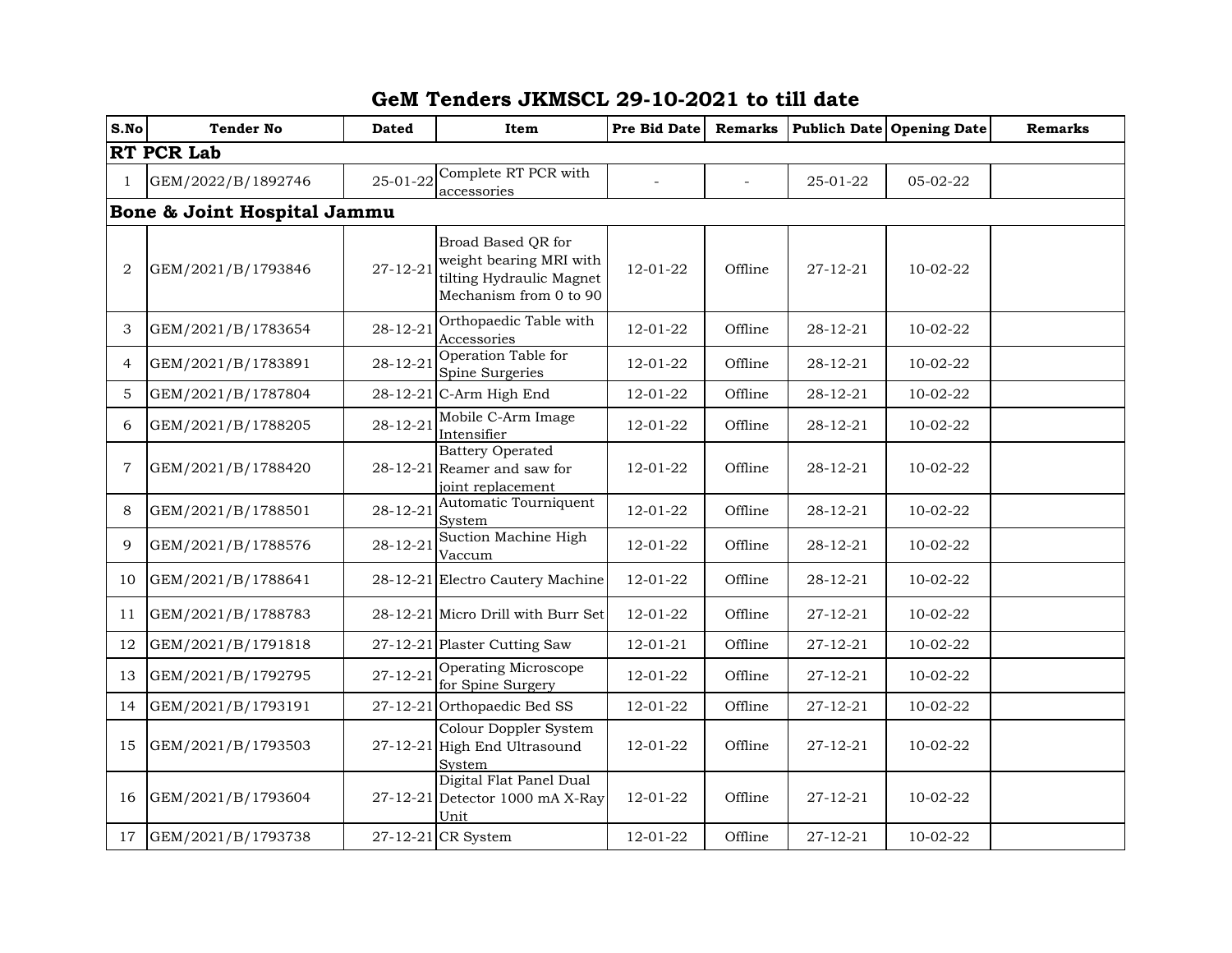| 18 | GEM/2021/B/1793989 |                | Multipaarameter<br>27-12-21 Monitor with ETCO2<br>and AGM                                       | 12-01-22       | Offline | $27 - 12 - 21$ | $10-02-22$ |  |
|----|--------------------|----------------|-------------------------------------------------------------------------------------------------|----------------|---------|----------------|------------|--|
| 19 | GEM/2021/B/1794119 |                | 27-12-21 Defibrillator                                                                          | 12-01-22       | Offline | $27 - 12 - 21$ | 10-02-22   |  |
| 20 | GEM/2021/B/1794258 |                | 27-12-21 Video Laryngoscope                                                                     | 12-01-22       | Offline | $27 - 12 - 21$ | 10-02-22   |  |
| 21 | GEM/2021/B/1794414 |                | Fiberscope with Video<br>$27-12-21$ Monitor Cold Light<br>Source                                | 12-01-22       | Offline | $27 - 12 - 21$ | 10-02-22   |  |
| 22 | GEM/2021/B/1795824 | $27 - 12 - 21$ | <b>Automated Blood</b><br>Culture System                                                        | 12-01-22       | Offline | $27 - 12 - 21$ | 10-02-22   |  |
| 23 | GEM/2021/B/1795873 | $27 - 12 - 21$ | Automated ID and AST<br>System                                                                  | 12-01-22       | Offline | $27 - 12 - 21$ | 10-02-22   |  |
| 24 | GEM/2021/B/1795942 |                | 27-12-21 Nephelometer                                                                           | 12-01-22       | Offline | $27 - 12 - 21$ | 10-02-22   |  |
| 25 | GEM/2021/B/1797219 |                | $27-12-21$ Deep Freezer-20 C                                                                    | 12-01-22       | Offline | $27 - 12 - 21$ | 10-02-22   |  |
| 26 | GEM/2021/B/1797464 | $27 - 12 - 21$ | Automatic Anaerobic<br>System                                                                   | 12-01-22       | Offline | $27 - 12 - 21$ | 10-02-22   |  |
| 27 | GEM/2021/B/1797999 |                | 27-12-21 Air Petri Sampler                                                                      | 12-01-22       | Offline | $27 - 12 - 21$ | 10-02-22   |  |
| 28 | GEM/2021/B/1798128 |                | 27-12-21 Anaerobic Jar                                                                          | 12-01-22       | Offline | $27 - 12 - 21$ | 10-02-22   |  |
| 29 | GEM/2021/B/1798220 |                | 27-12-21 Water Purifier                                                                         | 12-01-22       | Offline | $27 - 12 - 21$ | 10-02-22   |  |
| 30 | GEM/2021/B/1798322 |                | 27-12-21 Coagulation Analyser                                                                   | 12-01-22       | Offline | $27 - 12 - 21$ | 10-02-22   |  |
| 31 | GEM/2021/B/1798444 |                | 27-12-21 Electronic Balance                                                                     | 12-01-22       | Offline | $27 - 12 - 21$ | 10-02-22   |  |
| 32 | GEM/2021/B/1798626 | $27 - 12 - 21$ | Electrophoresis Fully<br>Automated                                                              | 12-01-22       | Offline | $27 - 12 - 21$ | 10-02-22   |  |
| 33 | GEM/2021/B/1798684 | $27 - 12 - 21$ | High Pressure Liquid<br>Chromatography                                                          | 12-01-22       | Offline | $27 - 12 - 21$ | 10-02-22   |  |
| 34 | GEM/2021/B/1798738 | $27 - 12 - 21$ | Top Pan Balance Digital<br>Weighing                                                             | 12-01-22       | Offline | $27 - 12 - 21$ | 10-02-22   |  |
| 35 | GEM/2021/B/1801229 |                | 27-12-21 Storage Refrigerator                                                                   | 12-01-22       | Offline | $27 - 12 - 21$ | 10-02-22   |  |
| 36 | GEM/2021/B/1801270 | $27 - 12 - 21$ | Incubator<br>Bacteriological                                                                    | 12-01-22       | Offline | $27 - 12 - 21$ | 10-02-22   |  |
| 37 | GEM/2021/B/1804398 |                | 28-12-21 Micropipettes                                                                          | $10 - 01 - 22$ | Offline | $28 - 12 - 21$ | 10-02-22   |  |
| 38 | GEM/2021/B/1804445 | $28 - 12 - 21$ | Digital Analytical<br>Weighing Balance                                                          | 10-01-22       | Offline | 28-12-21       | 10-02-22   |  |
| 39 | GEM/2021/B/1804481 | $28 - 12 - 21$ | Semi Automated<br>Immuno Haematology<br>Analyzer based on<br>Column Agglutination<br>Technology | $10 - 01 - 22$ | Offline | $28 - 12 - 21$ | 10-02-22   |  |